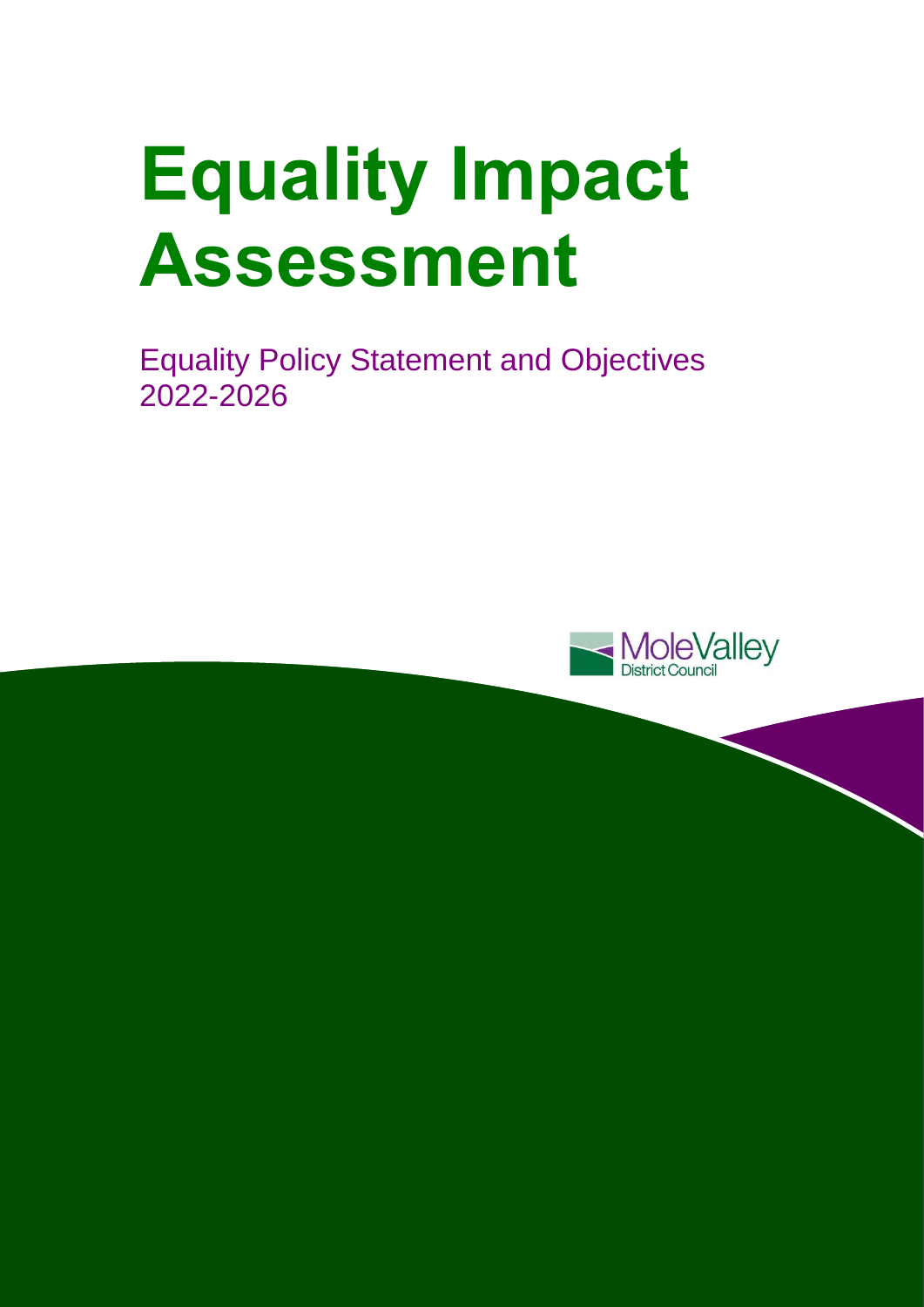# **Section 1: Introduction and background**

| What is being assessed?          | <b>Equality Policy Statement and Objectives 2022-</b> |  |  |
|----------------------------------|-------------------------------------------------------|--|--|
|                                  | 2026                                                  |  |  |
| <b>Business unit</b>             | Corporate Governance & Strategy                       |  |  |
| Job title of assessor            | Senior Project and Performance Officer                |  |  |
| <b>Strategic Management Lead</b> | Interim Deputy Chief Executive                        |  |  |
| Date of assessment               | 04/10/2021                                            |  |  |
| Is this a new or existing        | Existing policy that has been reviewed and            |  |  |
| function or policy?              | updated for 2022-2026                                 |  |  |

# **Description of the function or policy, including:**

- **The aims and scope**
- **The main beneficiaries or users**
- **The main equality issues and barriers, and the protected characteristics**<sup>1</sup> **they relate to (not all assessments will encounter issues relating to every protected characteristic)**

The Equality Policy Statement and Objectives 2022-2026 ("The Policy") sets out MVDC's commitment to adhering to equality legislation requirements, including the Public Sector Equality Duty as set out in the Equality Act 2010. As well as the Council's aim to be fair and accessible when delivering, designing and evaluating services, buying services from others, developing policies, and considering the needs of Council employees.

The Policy emphasises the importance of Equality Impact Assessments in demonstrating that the organisation has considered the three aims of the equality duty as part of its decision making processes.

The Policy includes two objectives:

l

Objective 1: Improving use of data and local intelligence in decision making

Objective 2: Ensuring information and services are accessible to residents and service users

Delivery of these objectives over the next four years should improve the outcomes for all the protected groups, as well as other factors that are taken into consideration as part of MVDC's equality impact assessments (ie Carers).

**Description of how the function or policy fits into the Council's Corporate Priorities or other local, regional or national plans and priorities**

The protected characteristics are age, sex, disability, pregnancy and maternity, race and ethnicity, religion and belief, gender reassignment, sexual orientation, and marriage and civil partnership (Source: Equality Act 2010)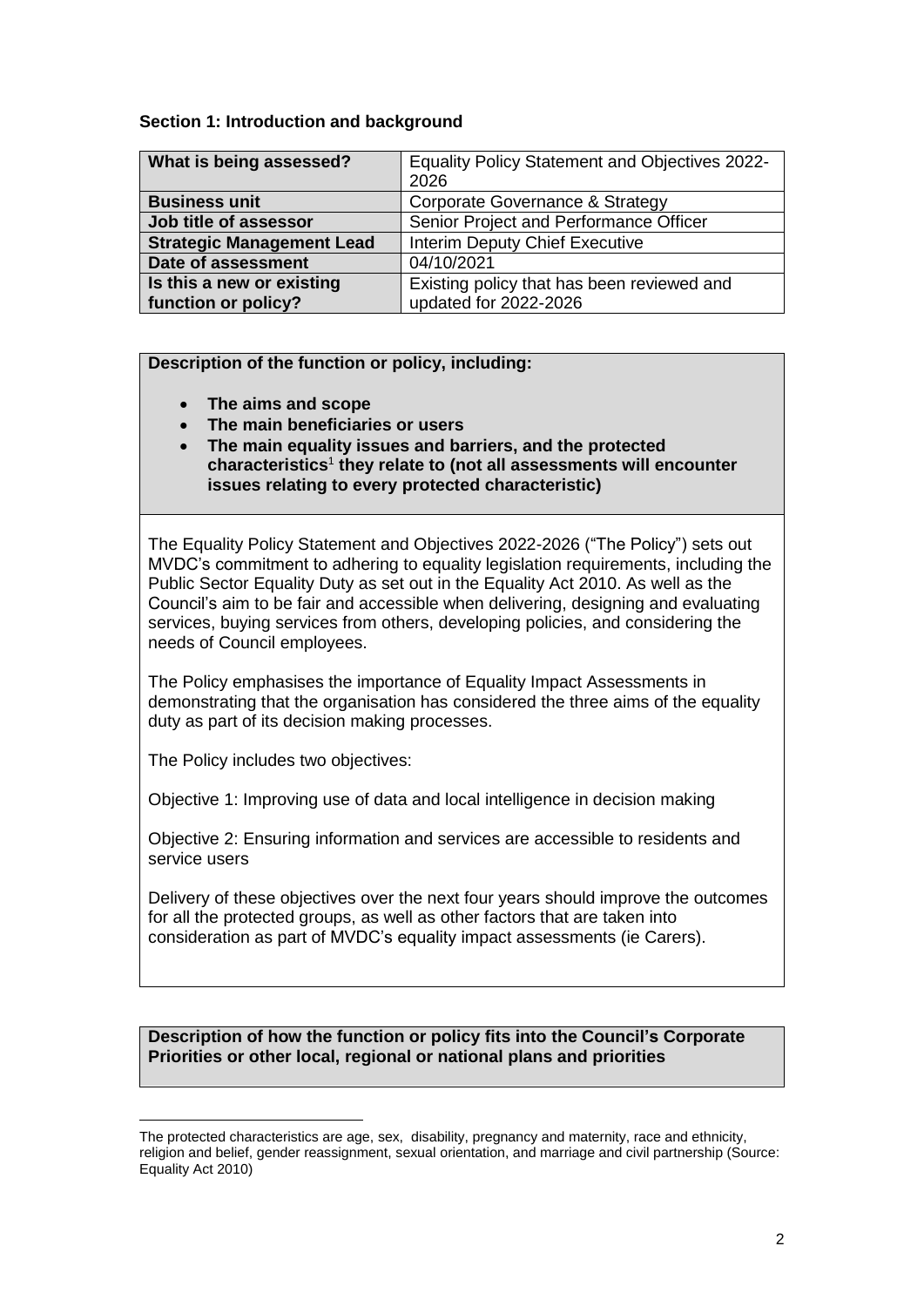MVDC's commitment to equality underpins the delivery of all elements of the Council Strategy 2019-2024. It also directly contributes to the delivery of the priority 'Community Wellbeing: Active communities and support for those who need it' and two of the guiding principles, 'Putting People First' and 'Openness and Accessibility'.

MVDC's commitment to equality is also enhanced by the Customer Promise that reflects our organisational values to listen, trust, care, respect and lead.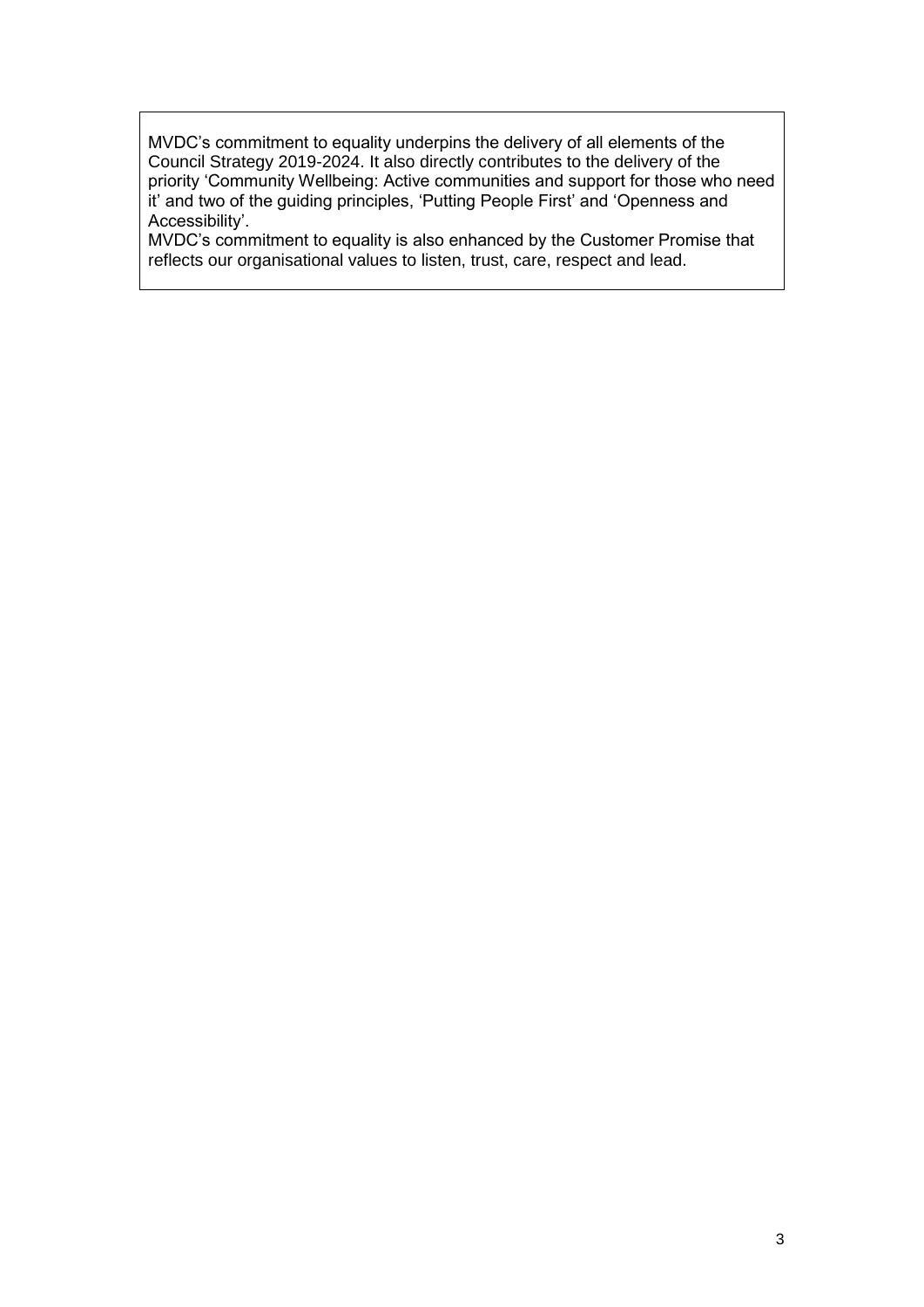# **Section 2: Analysis and assessment**

**Indicate for each protected characteristic whether there may be a positive impact, negative impact, a mixture of both or no impact – using a tick**  $\Box$  in the **appropriate columns** 

| <b>Protected</b>    | <b>Positive</b> | <b>Negative</b> | <b>No</b> | <b>Reason</b>                 |
|---------------------|-----------------|-----------------|-----------|-------------------------------|
|                     |                 |                 |           |                               |
| characteristics     |                 |                 | impact    |                               |
|                     |                 |                 |           |                               |
| Age                 |                 |                 |           | The policy statement will     |
|                     |                 |                 |           | have a positive impact, as it |
|                     |                 |                 |           | sets out our approach to      |
|                     |                 |                 |           | equalities at MVDC which      |
|                     |                 |                 |           | includes taking into          |
|                     |                 |                 |           | consideration impacts all     |
|                     |                 |                 |           | protected characteristics as  |
|                     |                 |                 |           | part of decision making.      |
|                     |                 |                 |           |                               |
|                     |                 |                 |           | The two objectives for 2022-  |
|                     |                 |                 |           | 26 will focus on external     |
|                     |                 |                 |           | facing arrangements to        |
|                     |                 |                 |           | ensure services reflect the   |
|                     |                 |                 |           | needs of Mole Valley          |
|                     |                 |                 |           | residents and communities,    |
|                     |                 |                 |           |                               |
|                     |                 |                 |           | in particular those with      |
|                     |                 |                 |           | protected characteristics.    |
| Sex                 | ✓               |                 |           | See reason given under        |
|                     |                 |                 |           | 'Age'                         |
| <b>Disability</b>   | ✓               |                 |           | See reason given under        |
|                     |                 |                 |           | 'Age'                         |
| Pregnancy and       | ✓               |                 |           | See reason given under        |
| maternity           |                 |                 |           | 'Age'                         |
| Race and ethnicity  | ✓               |                 |           | See reason given under        |
|                     |                 |                 |           | 'Age'                         |
| Religion and belief | ✓               |                 |           | See reason given under        |
|                     |                 |                 |           | 'Age'                         |
| Gender              | ✓               |                 |           | See reason given under        |
| reassignment        |                 |                 |           | 'Age'                         |
| Sexual orientation  | ✓               |                 |           | See reason given under        |
|                     |                 |                 |           | 'Age'                         |
| Marriage and civil  | ✓               |                 |           | See reason given under        |
| partnership         |                 |                 |           | 'Age'                         |
|                     |                 |                 |           |                               |
| Other aspects to    | <b>Positive</b> | <b>Negative</b> | <b>No</b> | <b>Reason</b>                 |
| consider            |                 |                 | impact    |                               |
|                     |                 |                 |           |                               |
| Carers              | ✓               |                 |           | The policy statement will     |
|                     |                 |                 |           | have a positive impact, as it |
|                     |                 |                 |           | sets out our approach to      |
|                     |                 |                 |           | equalities at MVDC which      |
|                     |                 |                 |           | includes taking into          |
|                     |                 |                 |           | consideration impacts on      |
|                     |                 |                 |           | carers as part of decision    |
|                     |                 |                 |           |                               |
|                     |                 |                 |           | making.                       |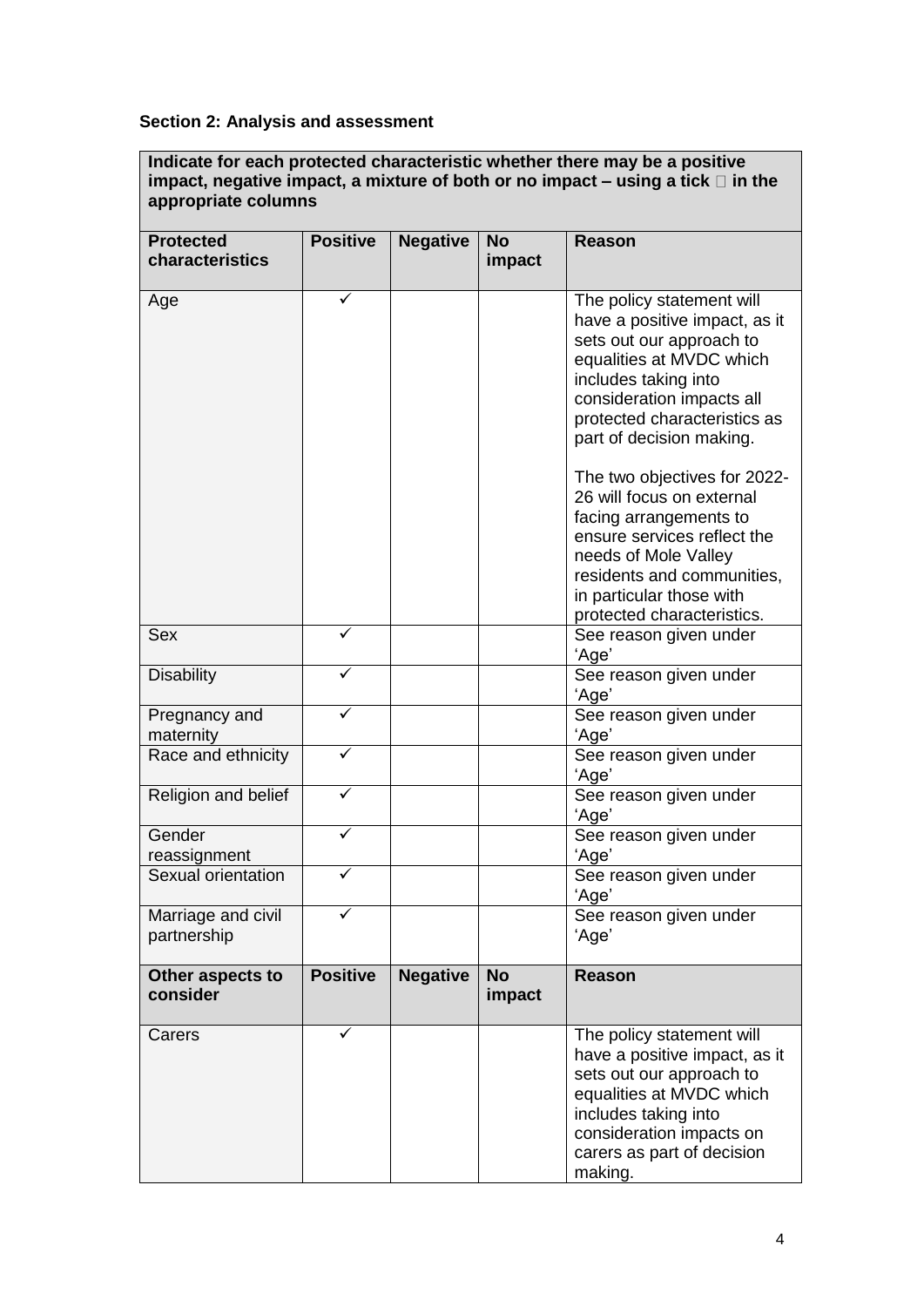| Rural/urban                                                                        |  | The policy statement will                                                                                                                                              |
|------------------------------------------------------------------------------------|--|------------------------------------------------------------------------------------------------------------------------------------------------------------------------|
| access issues                                                                      |  | have a positive impact, as it<br>sets out our approach to<br>equalities at MVDC which<br>includes taking into<br>consideration rural/urban<br>access issues as part of |
|                                                                                    |  | decision making.                                                                                                                                                       |
| HR issues (how<br>will staff with<br>protected<br>characteristics be<br>affected?) |  | The objectives for 2022-26<br>will not be focusing on the<br>workforce and therefore will<br>have no impact.                                                           |

# **What can be done to reduce the effects of any negative impacts?**

Where negative impact cannot be completely diminished, can this be justified, and is it lawful?

N/A

#### **Where there are positive impacts, what changes have been or will be made?**  Who are the beneficiaries? How have they benefited?

Delivery of the objectives set out in the proposed Equality Policy Statement and Objectives 2022-2026 should improve the outcomes for all the protected groups.

# **Section 3: Evidence gathering and fact-finding**

#### **What evidence is available to support your views above?**  Please include:

- A summary of the available evidence
- Identification of where there are gaps in the evidence (this may identify a need for more evidence in the action plan)
- What information is currently captured with respect to usage and take up of services.
- What the current situation is in relation to equality and diversity monitoring (where relevant)

In preparation for reviewing and updating the statement and objectives, MVDC conducted a self-assessment based on the Equality Framework for Local Government (Local Government Association, 2020). Current equalities arrangements were reviewed as part of this and areas for improvement were identified in all four areas of the framework: Understanding and working your communities; Leadership and organisational commitment; Responsive services and customer care; and, Diverse and engaged workforce.